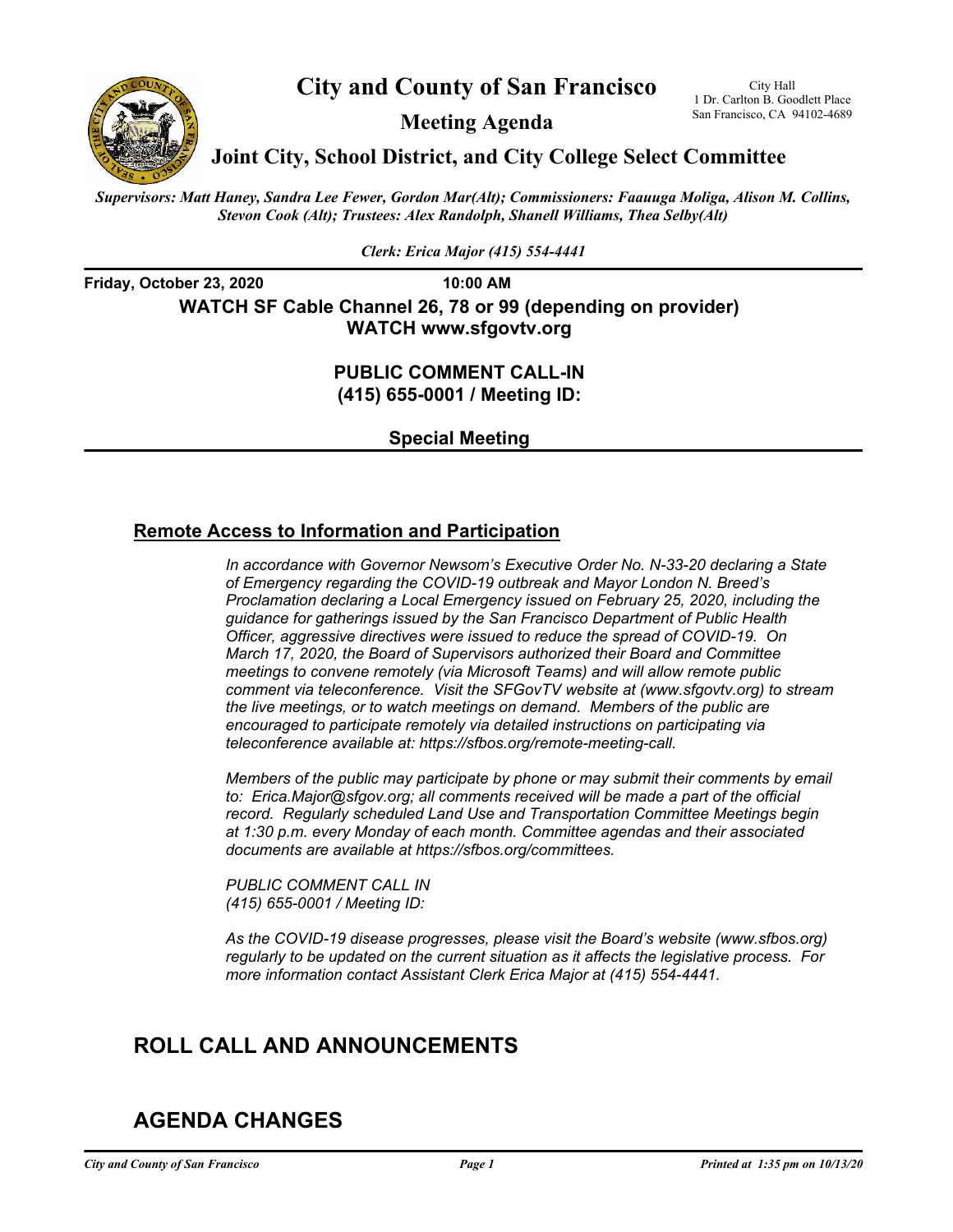## **REGULAR AGENDA**

### **1. 200412 [Hearing - Impacts of COVID-19 on San Francisco Unified School District and City College of San Francisco] Sponsor: Haney**

Hearing regarding how COVID-19 has impacted the schedules, policies, and the provision of services for San Francisco Unified School District (SFUSD) and City College of San Francisco (CCSF); the approach SFUSD and CCSF are exercising to protect both students and staff during the pandemic; how schools are continuing to serve students and families, especially those that are most marginalized; what plans are being made to ensure ongoing educational goals are met; how the City can best support the schools and what resources are required to ensure that they are able to succeed in their vital role as educational institutions; and requesting SFUSD and CCSF to report.

4/21/20; RECEIVED AND ASSIGNED to the Joint City, School District, and City College Select Committee.

4/29/20; REFERRED TO DEPARTMENT.

6/12/20; CONTINUED TO CALL OF THE CHAIR.

7/24/20; CONTINUED TO CALL OF THE CHAIR.

8/14/20; CONTINUED TO CALL OF THE CHAIR.

8/28/20; CONTINUED TO CALL OF THE CHAIR.

9/25/20; CONTINUED TO CALL OF THE CHAIR.

10/9/20; CONTINUED TO CALL OF THE CHAIR.

## **ADJOURNMENT**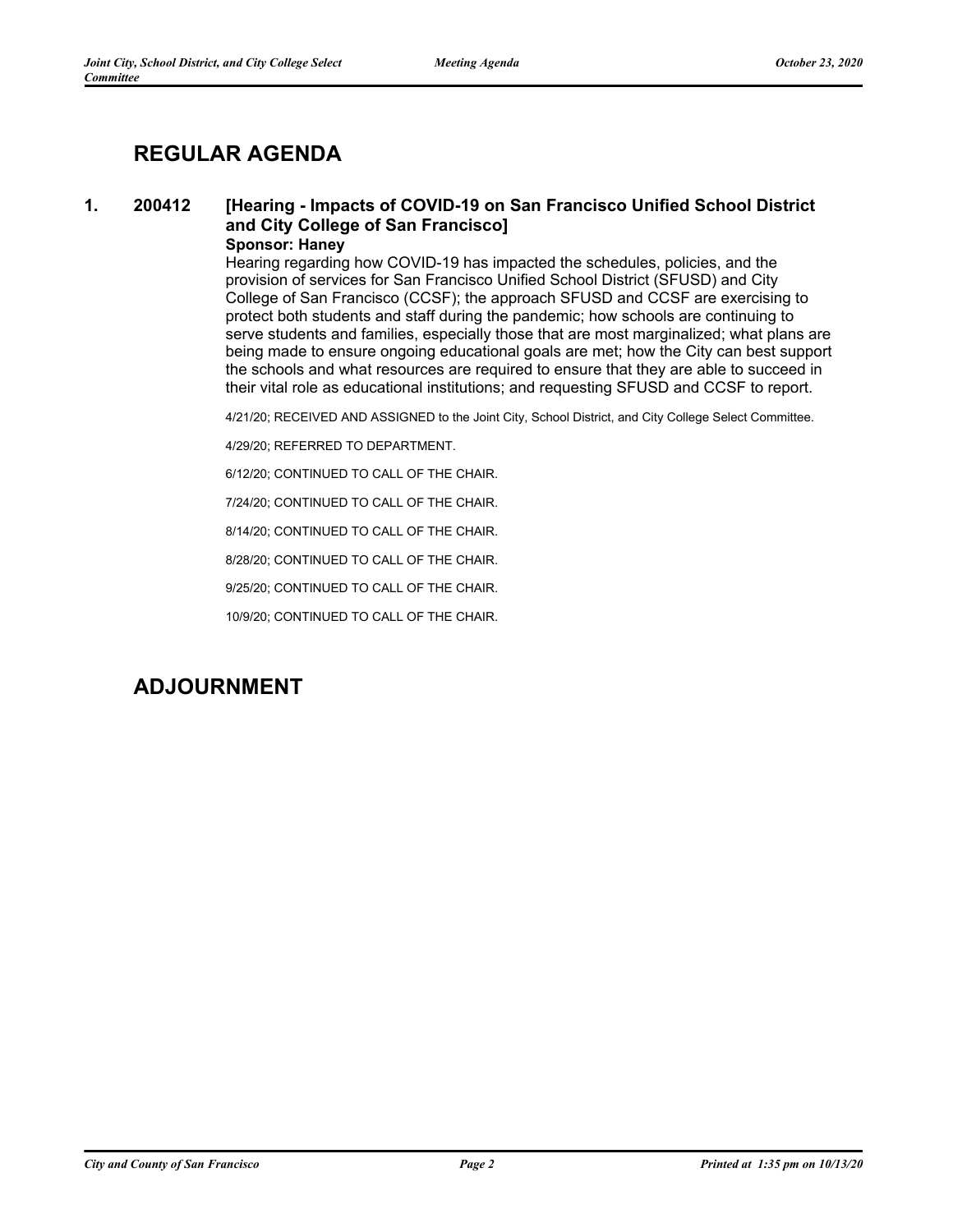### **Agenda Item Information**

Each item on the Consent or Regular agenda may include the following documents:

- 1) Legislation
- 2) Budget and Legislative Analyst report
- 3) Department or Agency cover letter and/or report
- 4) Public correspondence

These items will be available for review at City Hall, 1 Dr. Carlton B. Goodlett Place, Room 244, Reception Desk.

### **Meeting Procedures**

The Board of Supervisors is the legislative body of the City and County of San Francisco. The Board has several standing committees where ordinances and resolutions are the subject of hearings at which members of the public are urged to testify. The full Board does not hold a second public hearing on measures which have been heard in committee.

Board procedures do not permit: 1) persons in the audience to vocally express support or opposition to statements by Supervisors or by other persons testifying; 2) ringing and use of cell phones, pagers, and similar sound-producing electronic devices; 3) bringing in or displaying signs in the meeting room; and 4) standing in the meeting room.

Each member of the public will be allotted the same maximum number of minutes to speak as set by the President or Chair at the beginning of each item or public comment, excluding City representatives, except that public speakers using interpretation assistance will be allowed to testify for twice the amount of the public testimony time limit. If simultaneous interpretation services are used, speakers will be governed by the public testimony time limit applied to speakers not requesting interpretation assistance. Members of the public who want a document displayed should provide in advance of the meeting to the Clerk of the Board (bos.legislation@sfgov.org), clearly state such during testimony, and subsequently request the document be removed when they want the screen to return to live coverage of the meeting.

IMPORTANT INFORMATION: The public is encouraged to testify at Committee meetings. Persons unable to attend the meeting may submit to the City, by the time the proceedings begin, written comments regarding the agenda items. These comments will be made a part of the official public record and shall be brought to the attention of the Board of Supervisors. Written communications expected to be made a part of the official file should be submitted to the Clerk of the Board or Clerk of a Committee: 1 Dr. Carlton B. Goodlett Place, Room 244, San Francisco, CA 94102. Communications which are not received prior to the hearing may be delivered to the Clerk of the Board or Clerk of the Committee at the hearing and you are encouraged to bring enough copies for distribution to all of its members.

COPYRIGHT: All system content that is broadcasted live during public proceedings is secured by High-bandwidth Digital Content Protection (HDCP), which prevents copyrighted or encrypted content from being displayed or transmitted through unauthorized devices. Members of the public who wish to utilize chamber digital, audio and visual technology may not display copyrighted or encrypted content during public proceedings.

AGENDA PACKET: Available on the internet at http://www.sfbos.org/meetings. Meetings are cablecast on SFGovTV, the Government Channel 26. For DVD copies and scheduling call (415) 554-4188.

LANGUAGE INTERPRETERS: Language services are available in Spanish, Chinese and Filipino at all regular and special Board and Committee meetings if made at least 48 hours in advance of the meeting to help ensure availability. For more information or to request services: Contact Wilson Ng or Arthur Khoo at (415) 554-5184.

所有常規及特別市參事委員會會議(Board meetings)除委員會會議(Committee meetings)將予以提供西班牙 文,菲律賓文,及中文的語言服務,但須在會議前最少48小時作出請求,旨在確保服務屆時可予以提供。更多資訊或 請求有關服務, 請致電 (415) 554-7719聯絡Linda Wong.

 AVISO EN ESPAÑOL: Los servicios de idiomas están disponibles en español, chino, y filipino en todas las reuniones regulares y reuniones especiales de la Junta, de los Comités, si se solicita por lo menos 48 horas antes de la reunión para ayudar a garantizar su disponibilidad. Para más información o solicitar servicios, por favor contactar a (415) 554-5184.

PAUNAWA: Mayroong serbisyong pang-wika sa Espanyol, Tsino at Pilipino para sa lahat ng mga regular at espesyal na pagpupulong ng Board, at Komite ng Board. Sa kasalukuyan, mayroong serbisyo sa wikang Pilipino na maaaring hilingin, 48 oras (o mas maaga) bago ng pagpupulong upang matiyak na matutugunan ang inyong kahilingan. Para sa karagdagang impormasyon o para humiling ng serbisyo pang-wika, tawagan lamang ang (415) 554-5184.